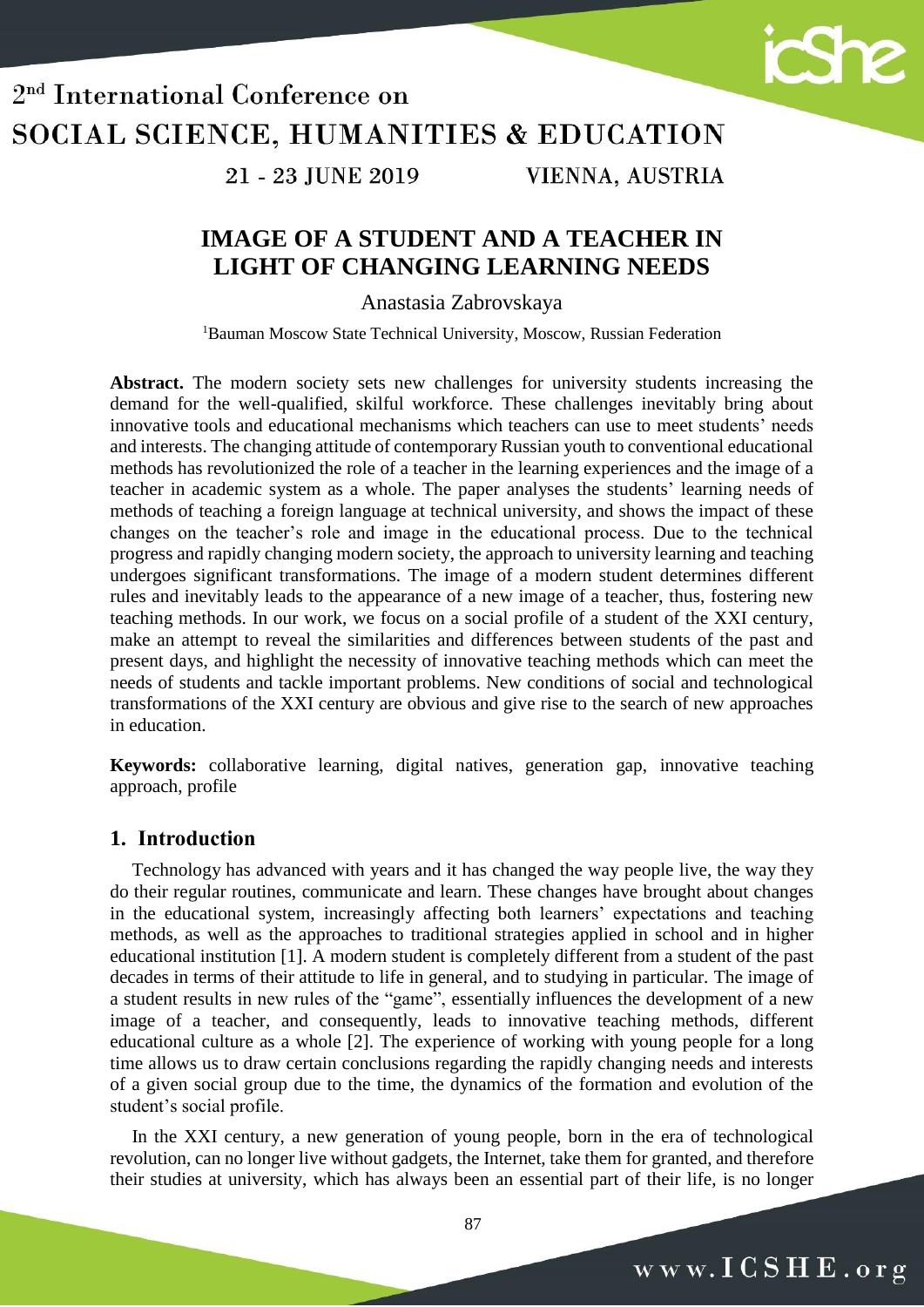

21 - 23 JUNE 2019

VIENNA, AUSTRIA

possible without the computers and smartphones. New generation of learners has immersed in the university classroom. These modern people are determined, driven achievers who completely depend on technology and its benefits. The teaching methods of the past can't correspond to the learning needs of this generation.

According to Christian Koch [3], it is crucial to integrate the computer into studying to develop various projects and courses. Since the computer has become an inherent part of life of modern youth, it seems important to actively use it for students and teachers' benefits in the educational process. The use of Information and Communication Technologies (ICT) as a learning tool has a positive effect on its quality and effectiveness [4]. There has appeared the term "digital pedagogy", which in its turn follows the blended learning models. Digital pedagogy focuses on technologies as potential instruments for both teaching and learning. Digital pedagogy today is engaged in system integration, as well as the development of new educational standards, taking into account the new horizons, the development and testing of methods for their application in educational activities, updating the competences of the teacher.

#### **2. Methods**

When facing the problem of teaching new generation of students, educators should find the answer to the following question: how much do we really know about them? In 1991, two American researchers, W. Strauss and N. Howe [5], described the features and differences of different generations. The theory they created was based on the fact that the values of different generations are significantly different. Strauss and Howe studied these differences, as well as the reasons that gave rise to them, i.e. political and social situation, level of technical development, significant events of their time. The first thing to realize is that the new generation, so called Gen-Z, were born with the Internet at their fingertips and feel absolutely happy and comfortable with rapidly developing technologies. Their use of social media shows preferences that distinguish them from their teachers, who belong to other generations. The relationship with information is completely different as well. While the older generations traditionally treat their phones, for example, as the devices for making calls and texting, i.e. their primary purpose, the modern generation of users rely on their smartphones practically in all life situations. Information is surfaced to these new people - in an immediate, personal and contextualized form. As a result, when they are looking for any data to do their curricular tasks, they are certain to spend minimal effort searching for it. It is important that the information must be delivered to them in a timely and accurate manner; otherwise it is not recognized and accepted. We chose four generations that can interact today in educational process and put some distinctive features of each of them into the table below.

| Generation   | Years of birth | Events that effected                                                                                                                                                                                         | Features                                                                    |
|--------------|----------------|--------------------------------------------------------------------------------------------------------------------------------------------------------------------------------------------------------------|-----------------------------------------------------------------------------|
| Baby boomers | 1943-1963      | years of the Thaw, the<br>conquest of space, the personal growth and<br>USSR being the world reward, at the same time<br>superpower, the cold war,<br>the first plastic surgery,<br>the use of birth control | optimism, interest in<br>collectivism and team<br>spirit, the cult of youth |

*Table 1: Generations of the new history of Russia*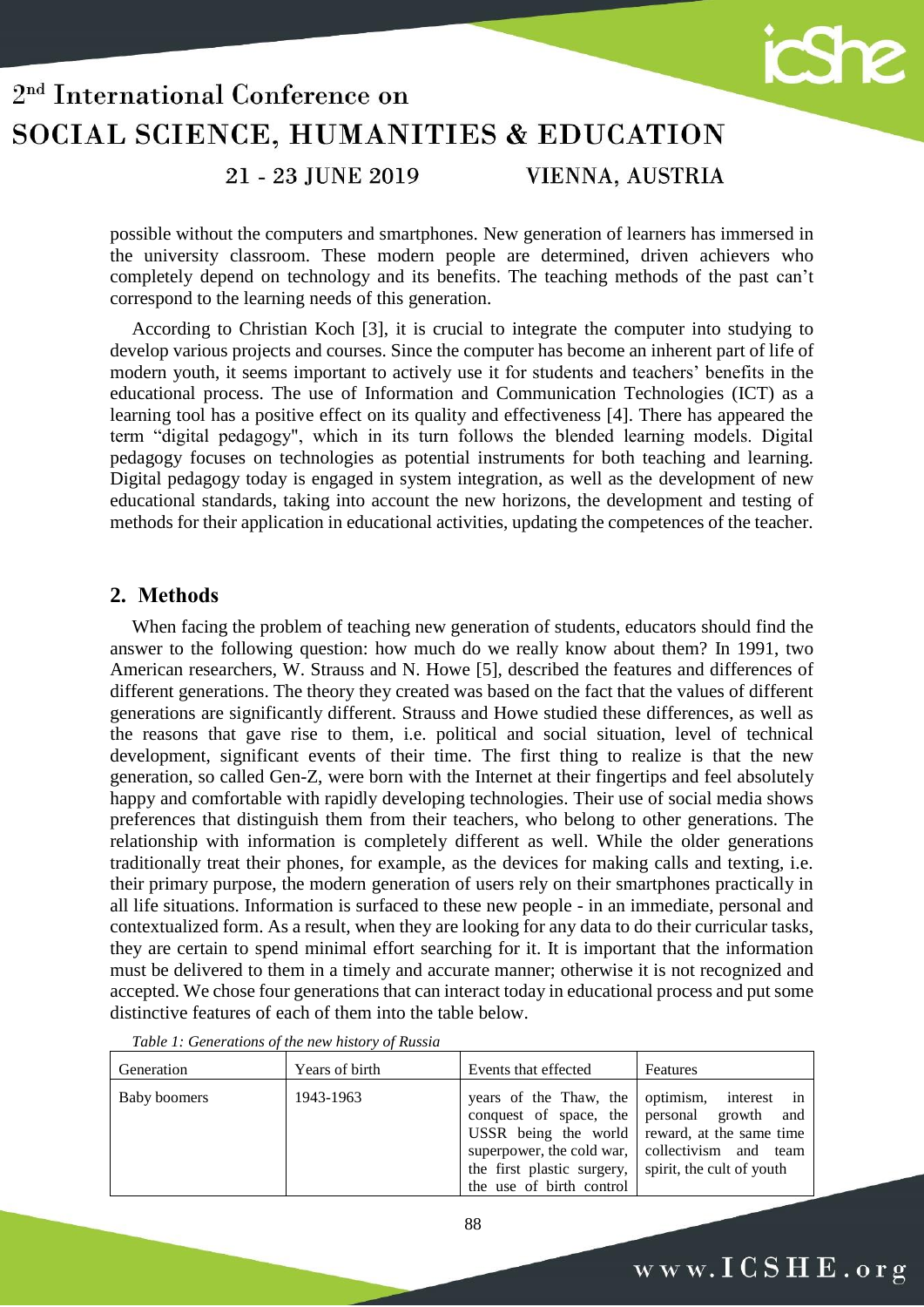21 - 23 JUNE 2019

VIENNA, AUSTRIA

icshe

|                         |           | pills, uniform standards<br>of<br>schooling,<br>the<br>guarantee of medical care                                                                                                                   |                                                                                                                                                                                                                                                                                                                                        |
|-------------------------|-----------|----------------------------------------------------------------------------------------------------------------------------------------------------------------------------------------------------|----------------------------------------------------------------------------------------------------------------------------------------------------------------------------------------------------------------------------------------------------------------------------------------------------------------------------------------|
| Generation X            | 1963-1984 | continuation of the cold<br>war, perestroika, drugs,<br>the war in Afghanistan                                                                                                                     | willingness to change,<br>choice, global awareness,<br>technical<br>literacy,<br>individualism, the desire<br>to learn throughout life,<br>the informality of views,<br>the search for emotions,<br>self-<br>pragmatism,<br>reliance, gender equality.                                                                                 |
| Generation Y/Millenials | 1984-2000 | <b>USSR</b><br>collapse,<br>the<br>attacks<br>terrorist<br>and<br>conflicts,<br>military<br>atypical pneumonia, the<br>development of digital<br>technology,<br>mobile<br>phones and the Internet  | civic duty and morality,<br>responsibility, but at the<br>same time naivety and<br>ability<br>$\mathop{\mathrm{to}}$<br>obey<br>for<br>immediate reward                                                                                                                                                                                |
| Generation Z            | $2000 -$  | the impact of the global<br>financial and economic<br>crisis, Web 2.0 and the<br>development of mobile<br>technologies, the growth<br>of globalization and the<br>of<br>emergence<br>postmodernism | digital natives, impatient,<br>short-term goal focused,<br>consumption-minded,<br>individualistic, appreciate<br>honesty and sincerity,<br>quickly grow up, engaged<br>in self-education on the<br>Internet,<br>multitasking,<br>self-interest-motivated,<br>clip<br>have<br>way<br>of<br>thinking 6<br>hyperactive,<br>self-immersive |

The chart below shows the differences between generations in using technologies, smartphones in particular.



*Figure 1: Smartphone penetration by traditional generation (2015)*

*Source: Simmons Teens Survey and NHSC (Fall 2015)*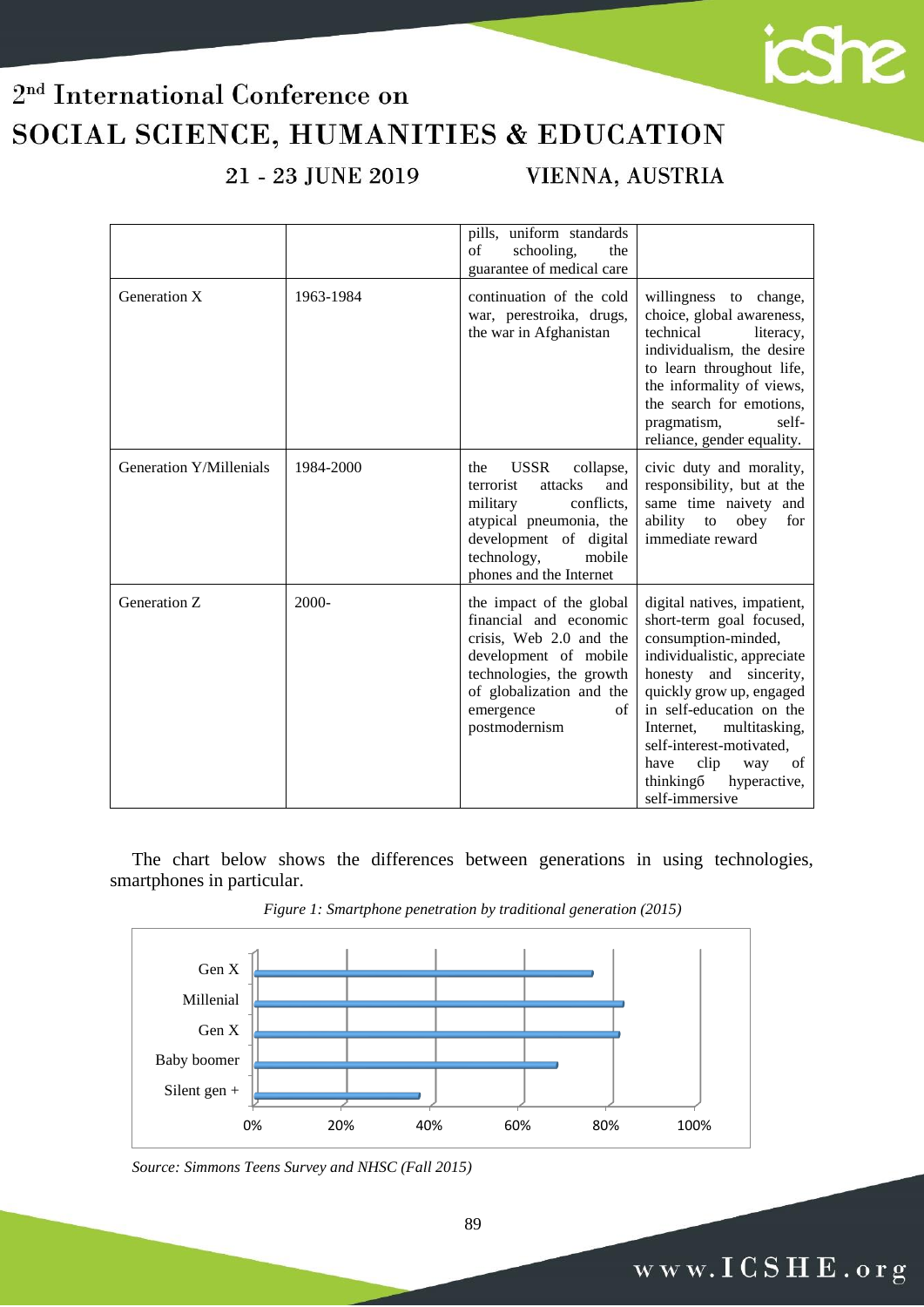

#### 21 - 23 JUNE 2019

VIENNA, AUSTRIA

The purpose of this study is to qualitatively examine the student and teacher's images in light of changing learning needs by analysing the dynamics of their development, as well as their attitude to the use of modern methods, i.e. media technologies, for both learning and teaching English. This study was conducted at the Department of English for Industrial Engineering at Bauman Moscow State Technical University (BMSTU).

The young people's in-born desire to use electronic devices has to make us, their parents and teachers, reassess our attitude to these "digital natives" and restart our approach to educating them [6]. Parents and teachers, unfortunately, are not always ready to do it, as they belong to other generations and have been developing and testing their educating style over many years. Here, we face the eternal problems of generation gap, age barrier and rejection of everything that does not match our expectations. This misunderstanding leads to the Gen-Zs', i.e. students', sceptical attitude towards a particular adult, a teacher, and, results in complete distrust and neglection. As the students' sheer necessity to use technologies is not met, and often he is faced with a teacher's intensely negative reaction regarding the use of devices in the classroom, their motivation and interest in the academic subject are steadily falling and are responsible for the poor academic performance.

Although it seems really necessary to introduce information technologies in the educational process, it is up to each teacher to decide to what extent it should be done. The best and most experienced professionals manage to grab the students' attention and support a proper level of interest in the subject even without the active involvement of gadgets in the educational process. It is the teacher's personality that has always been the key to success. Teacher's rich professional experience, knowledge of the subject and the ability to encourage, communication skills, warm attitude to students and charisma - all this, undoubtedly, will bring about the increasing interest in both the teacher's personality and the subject he is teaching.

However, today it is difficult to imagine the life of a modern educational institution, a university, without digital technologies: lessons are conducted in the form of Power Point or Prezi presentations, classroom work is often supported by You Tube resources, students do their projects in Kahoot, various assignments are given through e-platforms like MOODLE, assessment of students' work is done by e-university. Moreover, we teach students to use plenty of Internet resources like online dictionaries and corpuses to write essays; to visit webinars and video conferences held by Russian and foreign universities; to study foreign journal sites and searching for interesting articles for further research, etc.

Digital pedagogy, which focuses on the careful usage of digital technologies in teaching, offers increasing opportunities. These include: methodological support of teaching activities; the possibility of improving their skills at distance; participation in scientific contests and competitions; opportunity to communicate with foreign colleagues throughout the world. The Internet space is filled with a growing number of services that should be creatively integrated into the educational process - participation in forums, chats, blogging, email correspondence, teaching classes via Skype, chatting in messengers.

Thus, it is crucial to examine the increasing role of technologies in the modern world, as it appears to be one of the most important reasons for the transformations in the image of a teacher and student, along with other global changes [7].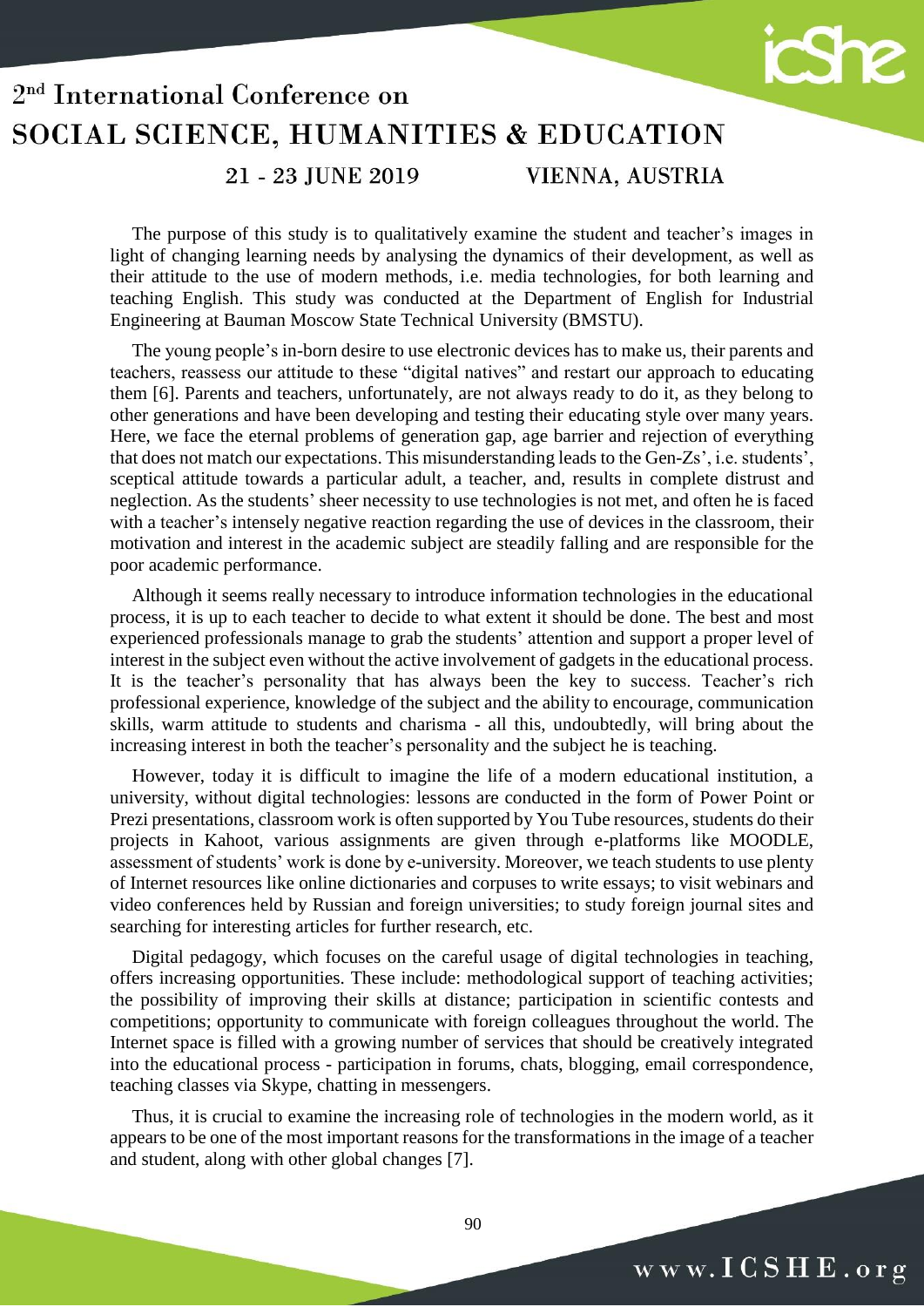

# SOCIAL SCIENCE, HUMANITIES & EDUCATION

21 - 23 JUNE 2019

VIENNA, AUSTRIA

#### **3. Results**

In this paper we made an attempt to analyse the changing profiles of a student and of a teacher in view of needs of modern students as to the learning process they are engaged in, and the teacher's readiness to meet these needs. Findings of the research show that rebuilding the relationship between students and teachers means developing effective partnership between these two parties leading to collaborative learning. The model of this partnership proposed in [8] relies on the following values: authenticity; inclusivity; reciprocity; empowerment; trust; challenge; community; responsibility. Within the model of partnership, the teacher's role shifts from the one of an instructor and a monitor to the one of a collaborator, co-learner and facilitator. The teacher is not only responsible for distributing data but for helping students learn how to use the information for their benefits by developing their abilities to think critically, deal with problems, make informed judgments, and create innovative Internet resources-based projects. The idea is hugely supported by blended learning [9], which combines online educational materials and opportunities for interaction online with traditional placebased classroom methods.

#### **3.1 Student's image development**

A decade ago it was difficult to imagine the classroom like today: all students have the Internet access in their gadget, and are certain to use its services as soon as they can. Teachers notice that in the past, students who received their education at university were dramatically different from modern students. Although they still belong to the same age group (on average, they are from 17 to 23 years old), it is perhaps almost the only thing that makes a student of past years and a modern student similar.

A modern student is of undoubted scientific interest for research. Despite the differences in their social origin and, consequently, their material capabilities, students are united by a common type of activity and, therefore, they form a certain social and professional group. The general activity in combination with the territorial concentration gives students a community of interests, group-awareness, a specific subculture and a way of life, which in turn is complemented by age homogeneity, which distinguishes students from other social and professional groups.

As a social group, a student body is an association of young people with certain socially significant aspirations and tasks. Having a desire to get education in a higher educational institution and thus fulfill their need for higher education, most students realize that a higher education institution is one of the means of promoting young people in a social elevator, and this serves as an objective prerequisite for the psychology of social advancement.

Common goals to get higher education, a single nature of their work - learning, lifestyle, active participation in public affairs of the university contribute to the development of student cohesion, a single set of needs and interests.

Another important feature is that students actively interact with each other through live communication and more with the help of instant messengers and chats. In addition, other social groups, parents and teachers are involved in this communication. Therefore, an increasing level of communication is another specific feature of the student body today.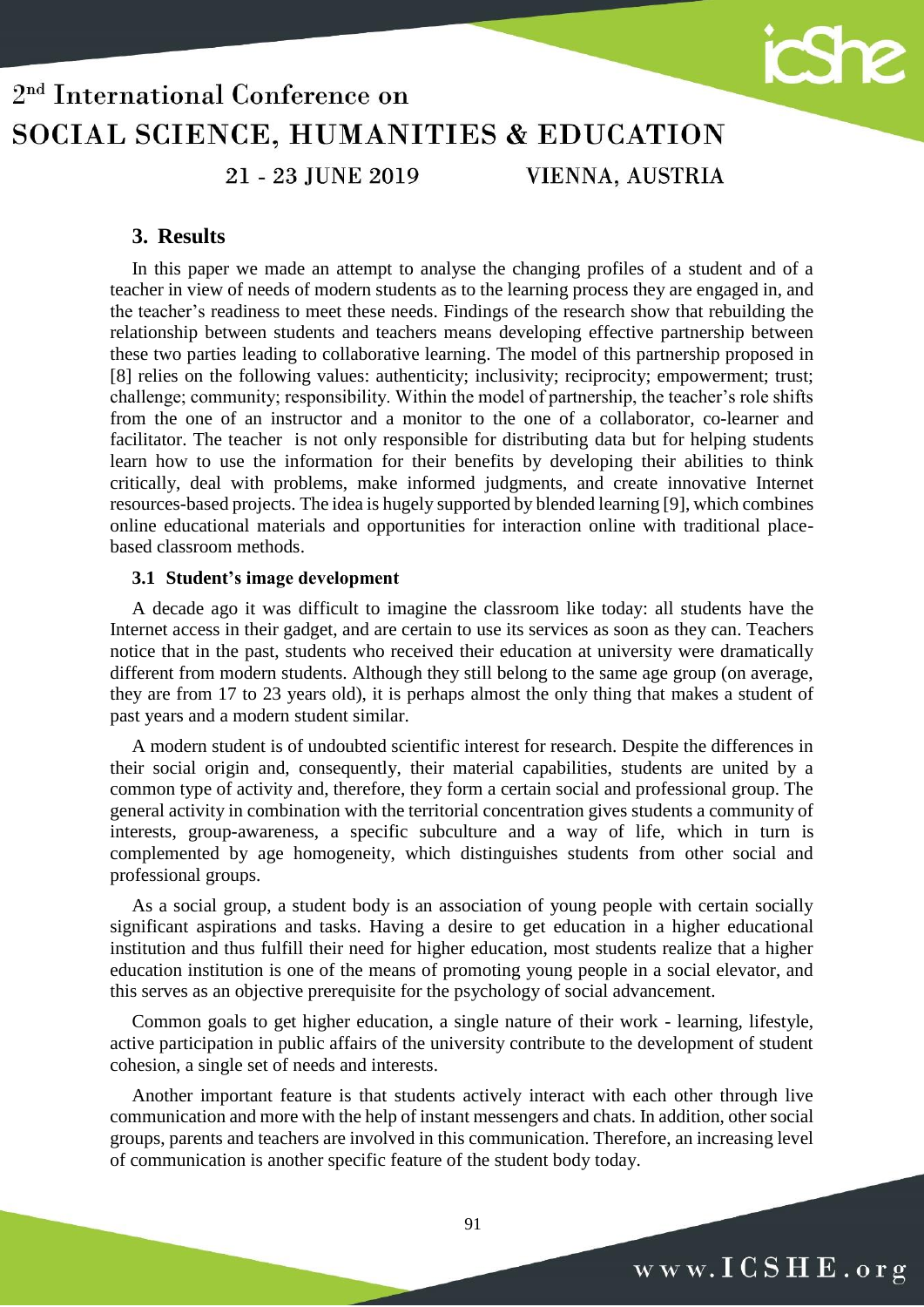

21 - 23 JUNE 2019

VIENNA, AUSTRIA

The huge amount of information that modern students have to face every day undoubtedly expands their knowledge. However, its excessive volume, combined with the young people's insufficient experience and ability to process and select it, as well as lack of time, which is so typical of life of a modern person, can only lead to superficial knowledge and level of thinking, which as a result will require special work of teachers to deepen the knowledge, skills and interests of the students in general.

Comparing the needs and interests of modern young people with those of the students of the past, we should not the extreme importance of technologies. In the 21st century, a new generation of young people born and raised in the era of the technological revolution, no longer imagine their lives without electronic devices, the Internet, take them for granted. Therefore studying at university becomes impossible without the active use of computers and smartphones. Students with different starting potential, different personal qualities and abilities, who come from central or remote regions, have something in common that unites them, and significantly distinguishes them from students of previous years. All young people are currently active users of various electronic devices - computers, laptops and smartphones - and active supporters of digital technologies and electronic resources. According to Mark Prensky [10], modern students belong to digital natives, that is, to those who grew up on new technologies. Digital activity for them is a natural habitat. This is the generation of technological acceleration, the Internet and social networks. Growing up in such an environment and being "carriers" of a digital language, they think and process information in a completely different way, their thinking algorithms have changed.

The exponential growth of technology has changed the approach to modern education, because students have access to information anywhere at any time using mobile technologies, including tablets and smartphones. This in turn democratized the relationship between the student and the teacher and led to significant changes in their social and professional profiles. Modern students are no longer just passive recipients of knowledge. They are active participants in the educational process, with a lively mind and keen need for knowledge, armed with modern technologies and exceptional ability to rapidly absorb information and accumulate new knowledge, but as before they need the competent help of a teacher in realizing their mental abilities and creative potential.

*Figure 2: Characteristics of a modern student*

92

www.ICSHE.org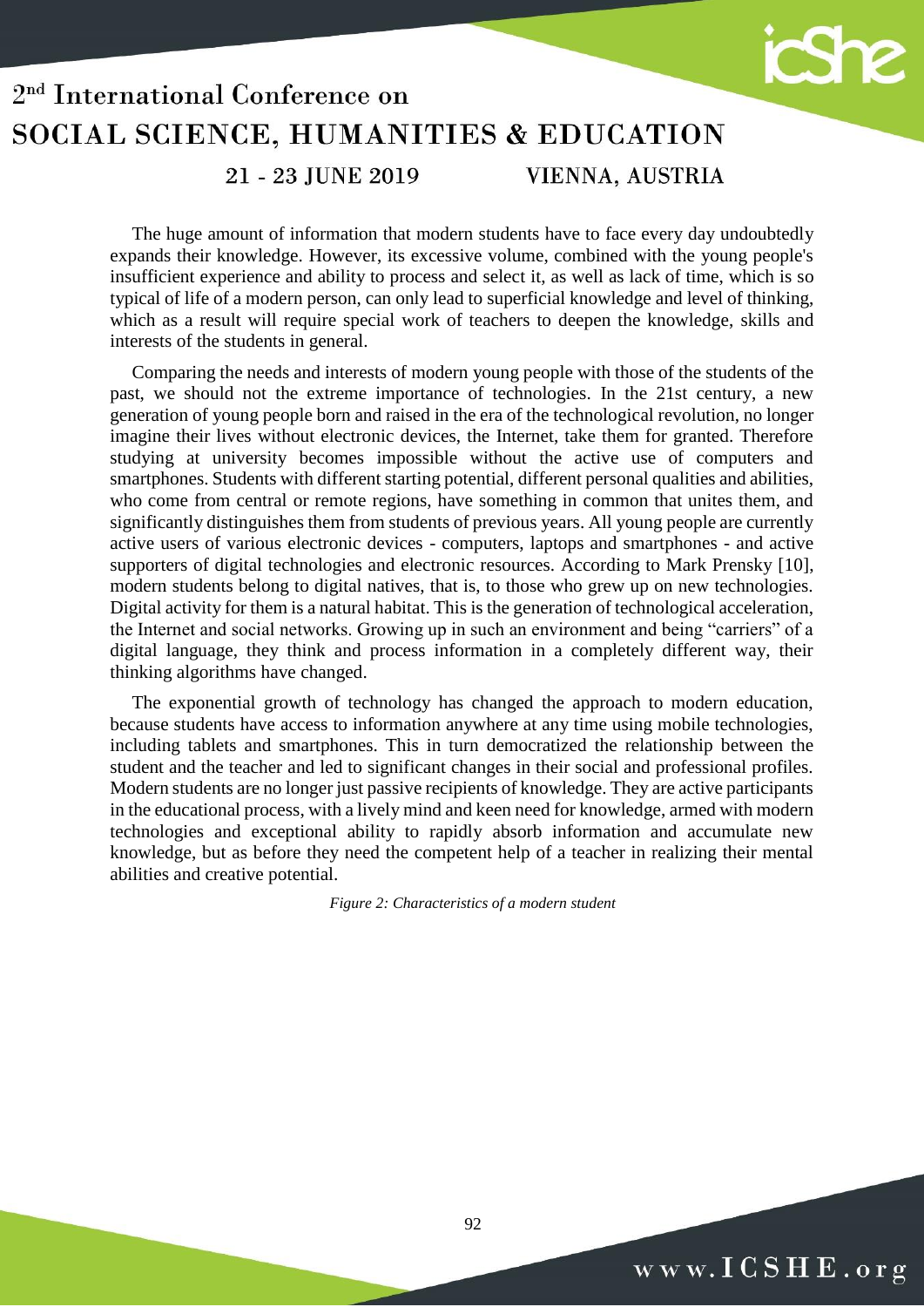21 - 23 JUNE 2019

A modern student is... curious and imaginative initiative and entreprene urial effective oral and written communic ator an active collaborato networks is able to access and analyze informaton agile and adaptable able to think critically and solbe problems

VIENNA, AUSTRIA

#### **3.2 Teacher's image development**

As educators, i.e. parents and teachers, we always look forward to training our children, students, for the world that exists around them. We teach them a lot of essential skills – how to read, write, and calculate. Furthermore, we teach them less tangible skills we teach - how to work in a team, think critically, and be curious about the things they encounter each day.

We strive to prepare them to have productive and successful lives once they leave us and become independent adults. It should be recognized that educators of the past did not know that so much of our world would be based on computers and technology now. They could not imagine what skills would be needed in the job market today. Nowadays, educators still have to face the same complicated task – preparing students for the "bigger world".

Dynamically changing student's image brings about a new type of the teacher. The teacher's image today is characterized not only by individual personal qualities and professionalism but also by the new approach to teaching determined by students' needs to use information technologies, as well as by the ability to develop meaningful feedback with students as an important element of establishing partnership relationship. Modern students have clear expectations regarding the professional pedagogical image of a university teacher. According to Henry A. Giroux [11], "to invoke the importance of pedagogy is to raise questions not simply about how students learn but also about how educators (in the broad sense of the term) construct the ideological and political positions from which they speak."

*Figure 3: 21st century pedagogy*

93

icShe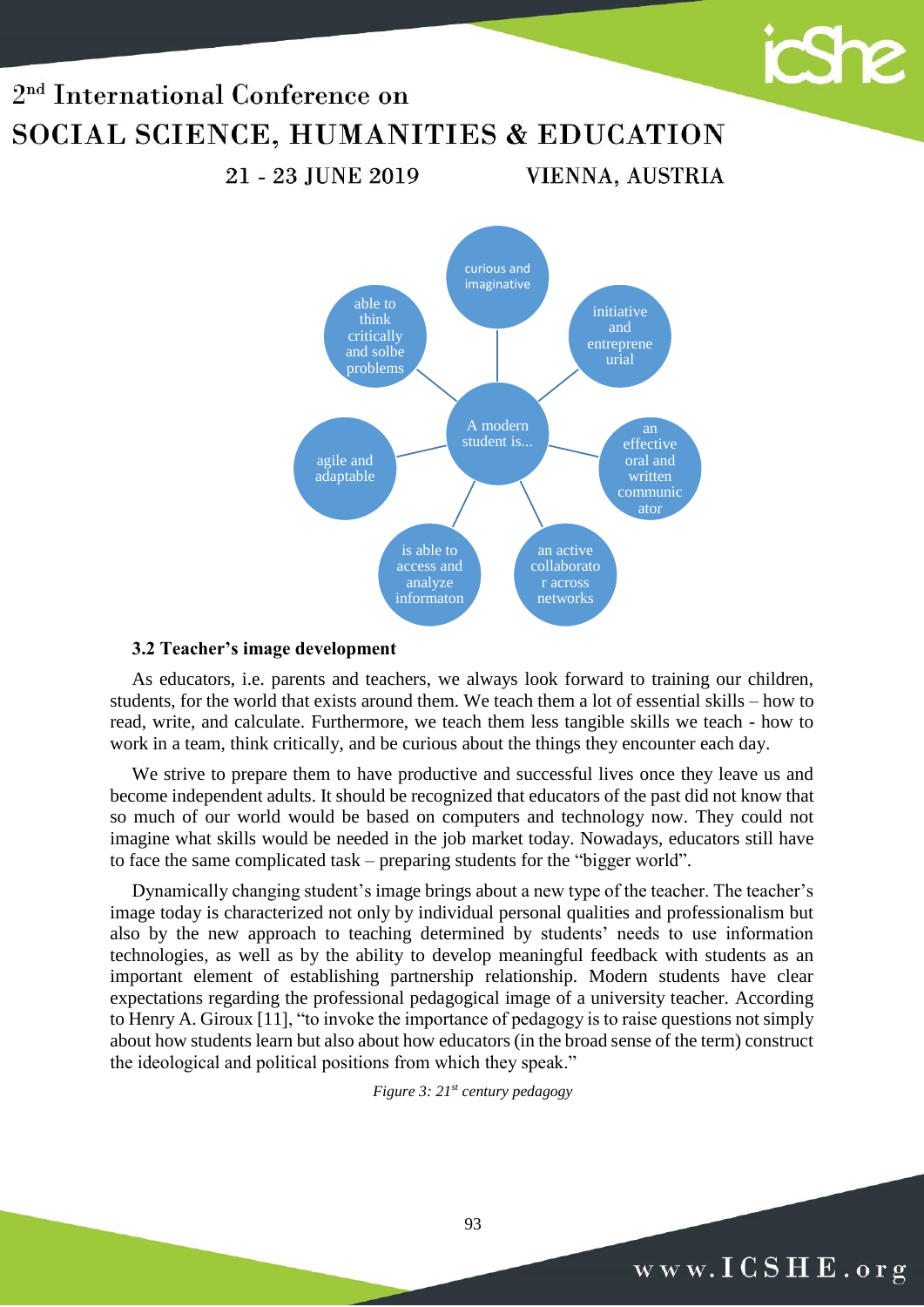

#### *Source: TeachThought*

It's challenging for a teacher to manage a learning environment where it's becoming increasingly difficult to educate students in the face of such radical technological and pedagogical progression. Teachers inevitably ask a question: how can they optimize their teaching strategies, what ingredients should they add to the conventional methods to meet learning expectations of students of a new generation?

T. Heick [12] points out seven shifts to create a classroom of the future. In our opinion, most important among them are: digital and research literacy, i.e. accessibility of digital resources, connections, and spaces, which are overwhelming; game-based learning and gamification, which aggregates the power of learning simulations, social gaming, emotional immersion, and digital literacy to produce a net effect of transparency and participation on the learner; connectivism, when social media, mobile learning, blended learning, eLearning, and other inherently connected learning experiences, make it possible to leverage the learners' potential.

*Figure 2: Characteristics of a modern teacher*

### www.ICSHE.org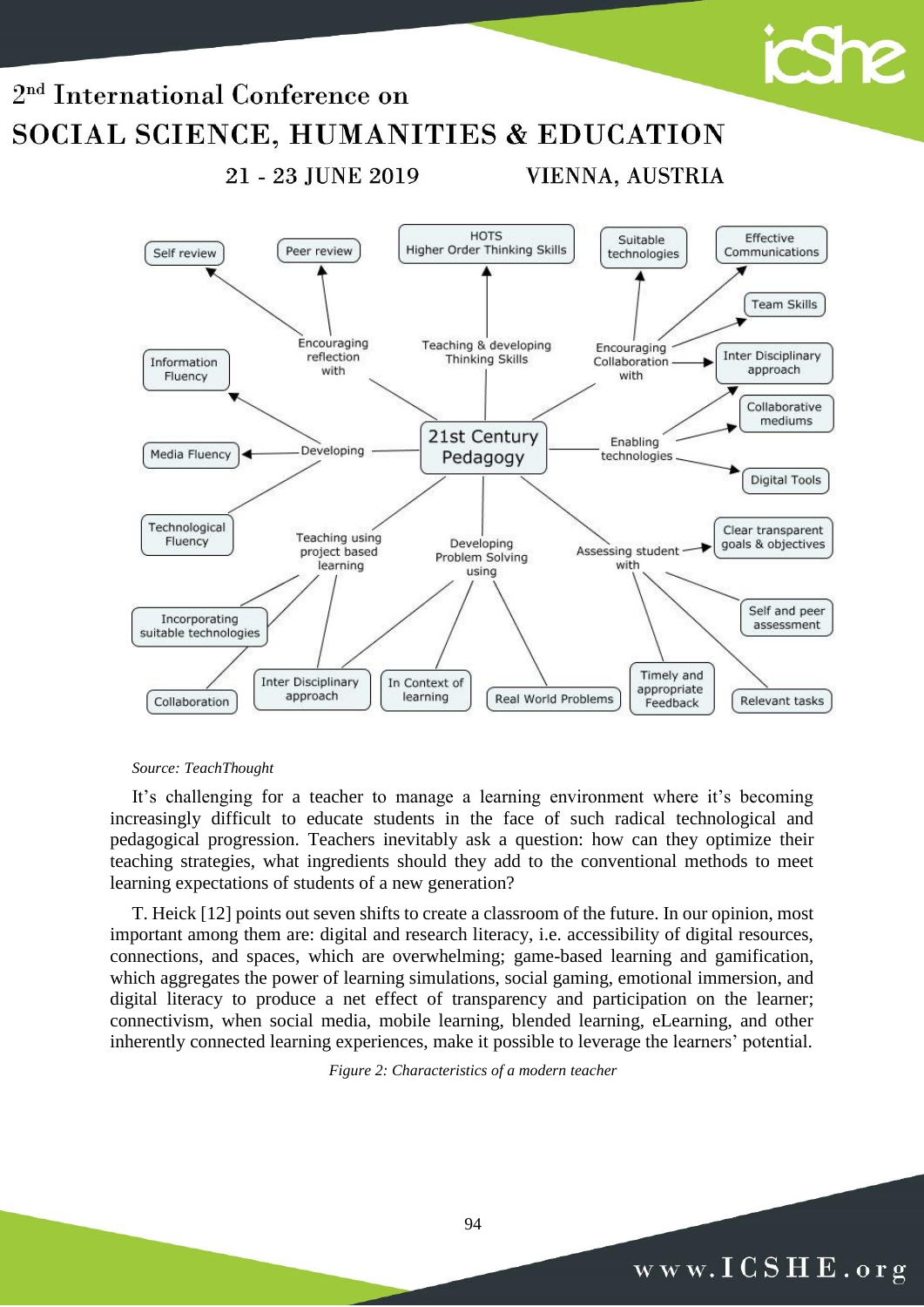21 - 23 JUNE 2019

A modern teacher energetic and enthusiastic clear and fair encouraging and supportive dramatic and interesting efficient and effective able to be on the same wavelength with students digitally savvy

VIENNA, AUSTRIA

#### **Discussion**

The world we live in has always been evolving. In this era of modernization and revolutions, along with the traditional lessons and content, there is a need to develop some values and skills among our learners which we prominently call as "the 21st century skills".

In an English language class, it is of utmost importance to consider these skills as English is the lingua-franca of the world and empowers the learners with career opportunities throughout the globe [13]. The modern world requires collaboration, digital literacies, critical thinking, leadership, imagination and creativity. Being teachers makes us train our students for the "big world" by cultivating these skills in them as we can blend these skills in our regular lessons effectively.

What are these efficient ways? Teaching students to be leaders is one of them. Leadership is considered to be an inborn quality, so it seems quite possible to develop it in an English language classroom by giving various kinds of responsibilities to students e.g. checking homework, supporting a partner, managing a team project and reporting back to the teacher, leading a project and giving the presentation, etc. Even learners who are not so fast can also be given simple tasks which focus their individual abilities. By changing the leaders, equality can be brought into the class with opportunities for all.

Collaboration, which is another important principle, can be achieved by pairing and grouping students thus providing teambuilding. Teamwork allows learners of different abilities and learning habits to come and work together, be sensitive towards others' needs, learn to adapt and listen to each other. Helping the teammates and learning from others paves the way for peer learning and peer assessment. Putting learners together can encourage shy students to open up and challenge stronger ones for creative tasks. Whatever the grouping style is, the results are

95

icShe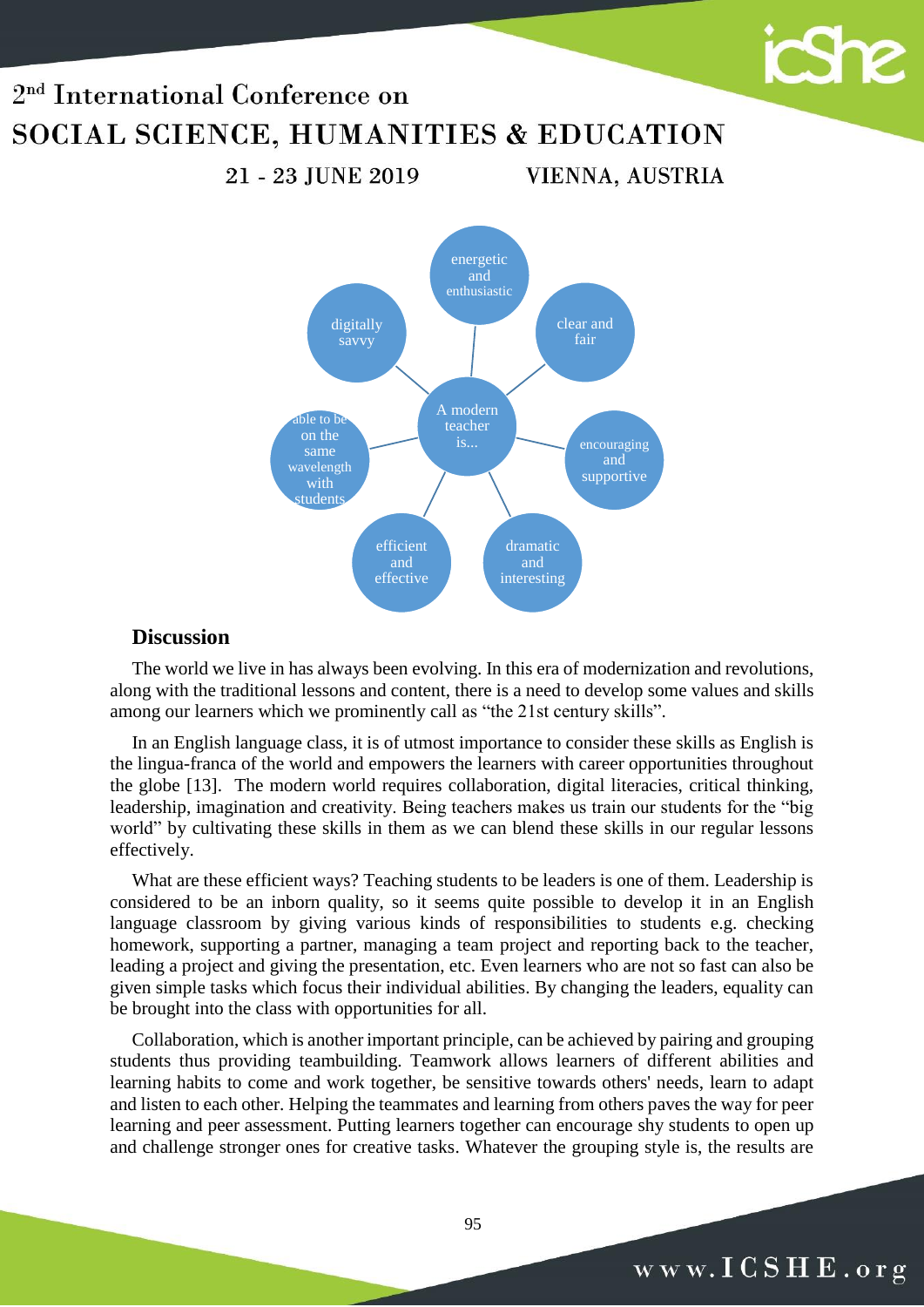

#### 21 - 23 JUNE 2019

#### VIENNA, AUSTRIA

positive and encourage students think critically. This type of work prepares them for the future workplaces which demand collaboration.

Imagination and the creativity are the other crucial skills teachers should provide the opportunities for. Selecting the texts and setting appropriate tasks, e.g. role plays, visualizing a situation, writing short poems, dialogues between real and imaginary characters, may foster these skills.

As we mentioned before, students of new generation are called the natives of the digital world. They are usually much better than their parents and teachers when it comes to technology. When used in learning purposes, technologies serve for the benefit of both students and teachers, meanwhile adding more enjoyment and engagement in the classes. However, being digitally literate isn't enough, at might have its pitfalls as well. It is the teacher's responsibility to teach good digital habits in our students while using technology. Students should be aware of fake information and be able to select only relevant sources for their projects, stay safe from cybercrimes and know the difference between the virtual world and the real world and use technologies as a means of increasing their academic proficiency and making progress in their future life.

#### **3. Conclusion**

 Education aims at developing the individuals, making them able to survive in the world. The world nowadays is full of challenges and opportunities. It's the teacher's responsibility to bring out a generation capable to sustain in this modern world. Teachers have always had to modify their methods and styles for the sake of their learners' success by using advanced pedagogical tools and enhancing teaching and learning performance [14]. Diverse and innovative teaching methods, for example combining face to face and online forms of teaching, are now thoroughly used throughout the world. Technology and multimedia, smart gadgets used for various tasks have challenged teachers to improve their competence responding to the learners' needs. The application of innovative teaching and learning methods is critical if our aim is to motivate and develop a spirit of learning as well as enthusiasm in students. The role of a teacher today should be about utilizing innovative methods so that the students' learning process is as free-flowing as possible and that the methodology they adopt is conducive to learning. Innovative teaching and learning methodologies are very useful in addressing the rapid technological advances and developing workplaces that will be required in the foreseeable future.

#### **References**

- [1] Alsulami, Salmah. (2016). The Effects of Technology on Learning English as a Foreign Language Among Female EFL Students at Effatt College: An Exploratory Study. *Studies in Literature and Language,* vol. 12, no. 4, 2016, pp. 1-16.
- [2] G.G. Gurova, S.V. Reznik, I.R. Shafikova. New materials and developing English language competence in university students and teachers. *IOP Conf. Series: Journal of Physics: Conf. Series,* no. 1134 (2018) 012019 IOP Publishing doi:10.1088/1742-6596/1134/1/012019.